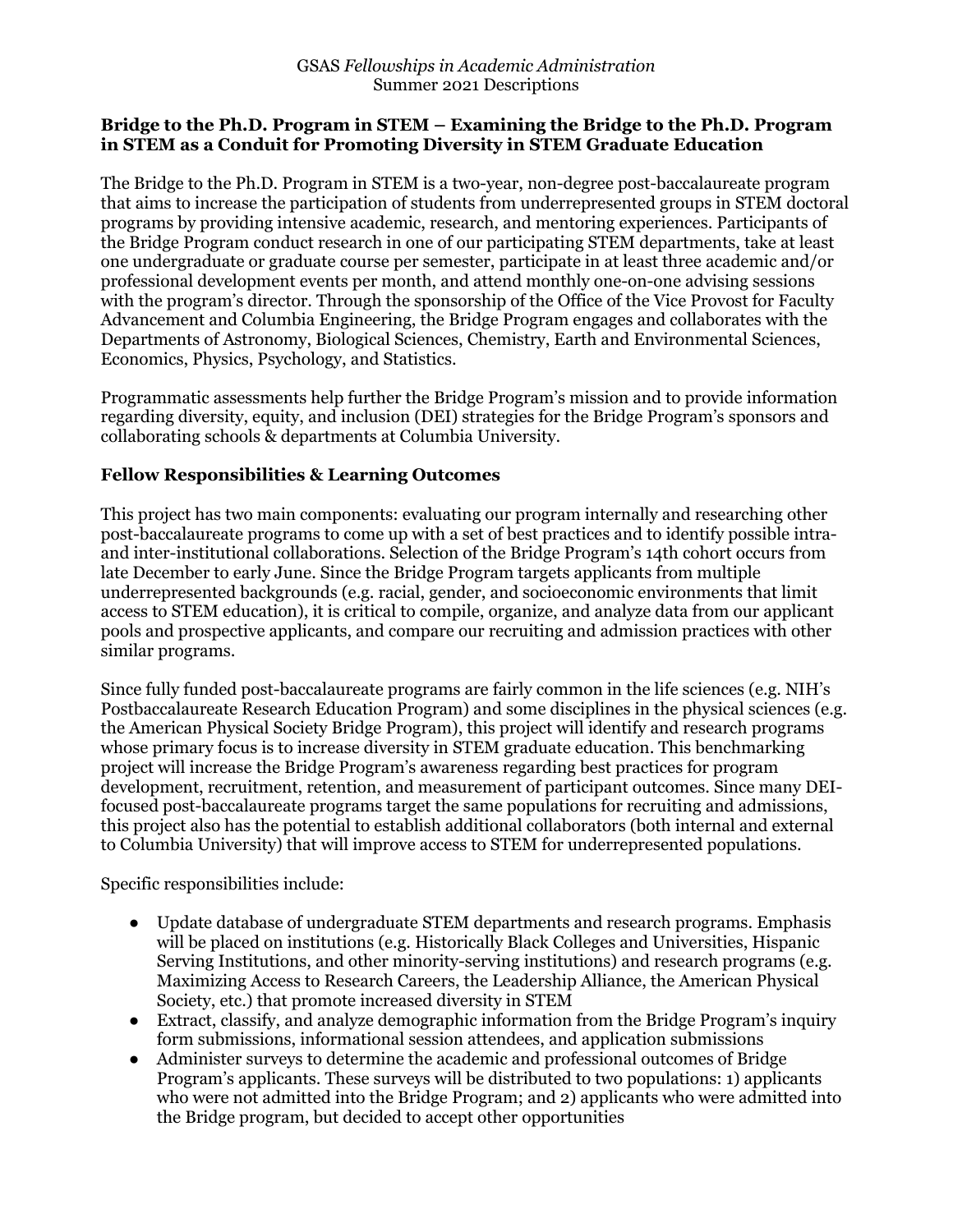- Administer surveys to Bridge alumni to determine educational and professional outcomes
- Generate a list of funded, research-based post-baccalaureate programs in the disciplines of astronomy, the biological sciences, chemistry, earth and environmental sciences, economics, engineering, physics, psychology, and statistics
- Contact the directors of other STEM post-baccalaureate programs to collect information about program design, recruiting, admissions, advising, and participant outcomes

Using the Bridge Program as a model, the Fellow should expect to acquire knowledge about practices in programmatic evaluation that will contribute to STEM and diversity-related academic programs at Columbia University and peer institutions. Specifically, the Fellow will gain skills in data collection and analysis, student affairs, and translating data analysis that will generate best practices models for alumni/ae outreach and recruiting and admissions, and support for current participants. Also, the Fellow will develop skills in internal and external communication.

# **Desired Qualifications**

Required:

- Knowledge of issues related to diversity, equity, and inclusion (DEI) in higher education
- Knowledge of basic computer (e.g. Microsoft Office) and web applications
- Basic data management experience
- Excellent written and verbal communication and analytical skills.
- Effective time and project management.

# Preferred:

- Familiarity with STEM education
- Experience with qualitative and quantitative research methods for survey design and data collection
- Experience with or desire to learn statistical data analysis software (e.g. SPSS, Graphpad, Stata) or advanced Excel skills

# **Expected Fellow Time Commitment**

8-10 hours/week

## **Fellowship Mentor**

Kwame Osei-Sarfo, Director, Bridge to the Ph.D. Program in STEM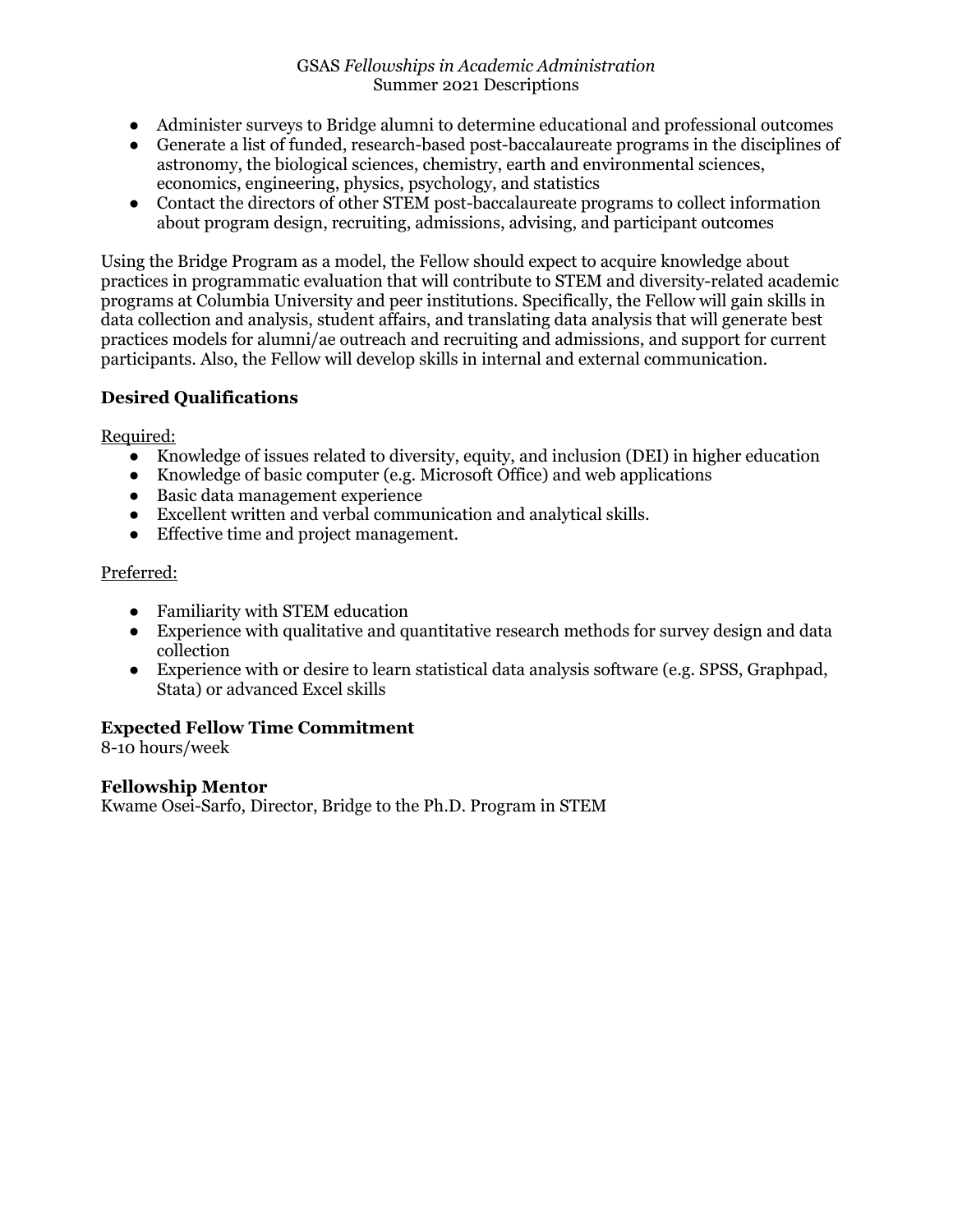### **Center for Teaching and Learning – Teaching Development Program (TDP) Consultant**

The Center for Teaching and Learning (CTL) partners with faculty, students, and colleagues across the University to support excellence and innovation in teaching and learning. The CTL is committed to advancing the culture of teaching and learning for professional development, curricular enhancement, and academic support through its programs, services, and resources.

The CTL supports the professional development of Columbia graduate students across the University with current or future teaching responsibilities. The CTL also offers an array of support to graduate students to help them reflect on, improve, and measure their teaching at Columbia. Graduate students participating in the CTL's programs and services develop a sense of pedagogical agency, interdisciplinary exchange, and peer-driven inquiry that helps prepare them for the future in a variety of academic and professional settings. They also develop instructional practices that are learner-centered and inclusive.

The Graduate Student Programs and Services (GSPS) team at the CTL seeks a graduate student dedicated to improving teaching development to assist with select program development, delivery, and assessment. In Summer 2021, the GSAS Fellow in Academic Administration will work closely with Caitlin DeClercq, an Assistant Director in the CTL, to support and evaluate the Teaching Development Program (TDP) and related resources. See bit.ly/ctl-tdp for information about the TDP.

## **Fellow Responsibilities & Learning Outcomes**

The FAA's responsibilities will be more specifically mapped out in partnership with the Fellow, as it is important for the CTL to involve the Fellow in decisions about the emphasis, order, and flow of work in this project. But overall, the Fellow should expect to:

- Track participant registration and activity in the TDP into relevant spreadsheets.
- Review and assess documentation posted by participants in the TDP using program-specific rubrics.
- Strategize ways to engage targeted audiences and assess outcomes around program objectives.
- Participate in planning and delivery of TDP support offerings for graduate students.
- Provide creative suggestions for communications and outreach promoting the TDP.
- Present their work to the GSPS team at the end of their FAA tenure as part of a GSPS staff meeting.

By supporting and monitoring the TDP, the GSAS Fellow will:

- Build awareness of a broad range of teaching support and resources connected to the TDP.
- Help develop strategic thinking for engaging various academic disciplines in foundational teaching development.
- Gain experience with program assessment, communications, and design.
- Develop relationships with professional educational developers, administrators, and communications staff at Columbia.

## **Desired Qualifications**

- Familiarity with CTL programs and services for graduate students;
- Demonstrated interest in graduate student teaching development;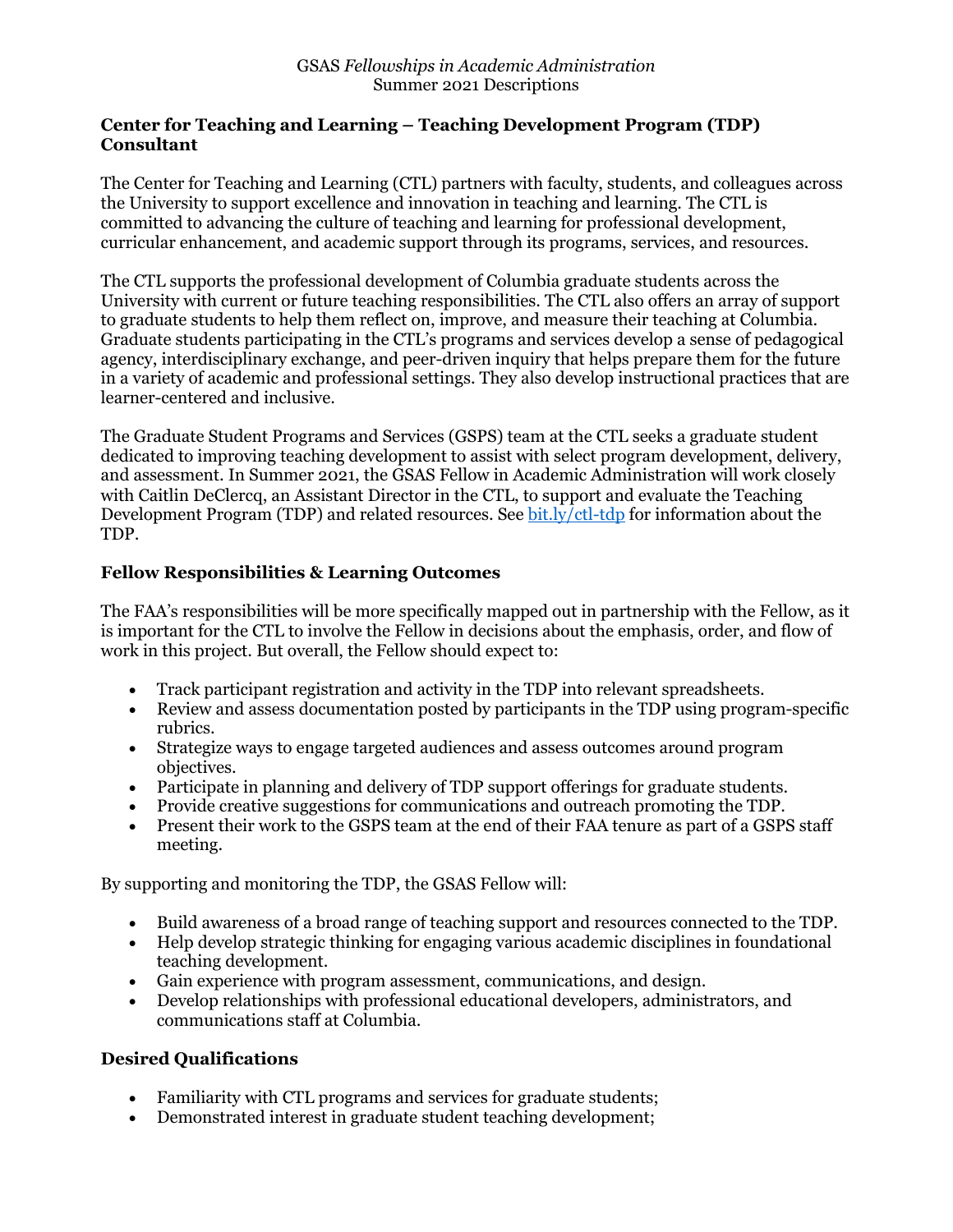- Strong digital organization skills;
- Communication skills; and
- Familiarity with program goals and activities in the Teaching Development Program (bit.ly/ctl-tdp) is strongly encouraged, as is registration in the program itself. (Registration for the TDP is available at any time to current Columbia doctoral students.) Some familiarity with educational literature and the scholarship of teaching and learning is desirable, but not required.

## **Expected Fellow Time Commitment**

8-10 hours/week

#### **Fellowship Mentor**

Caitlin DeClercq, Assistant Director, Graduate Student Programs and Services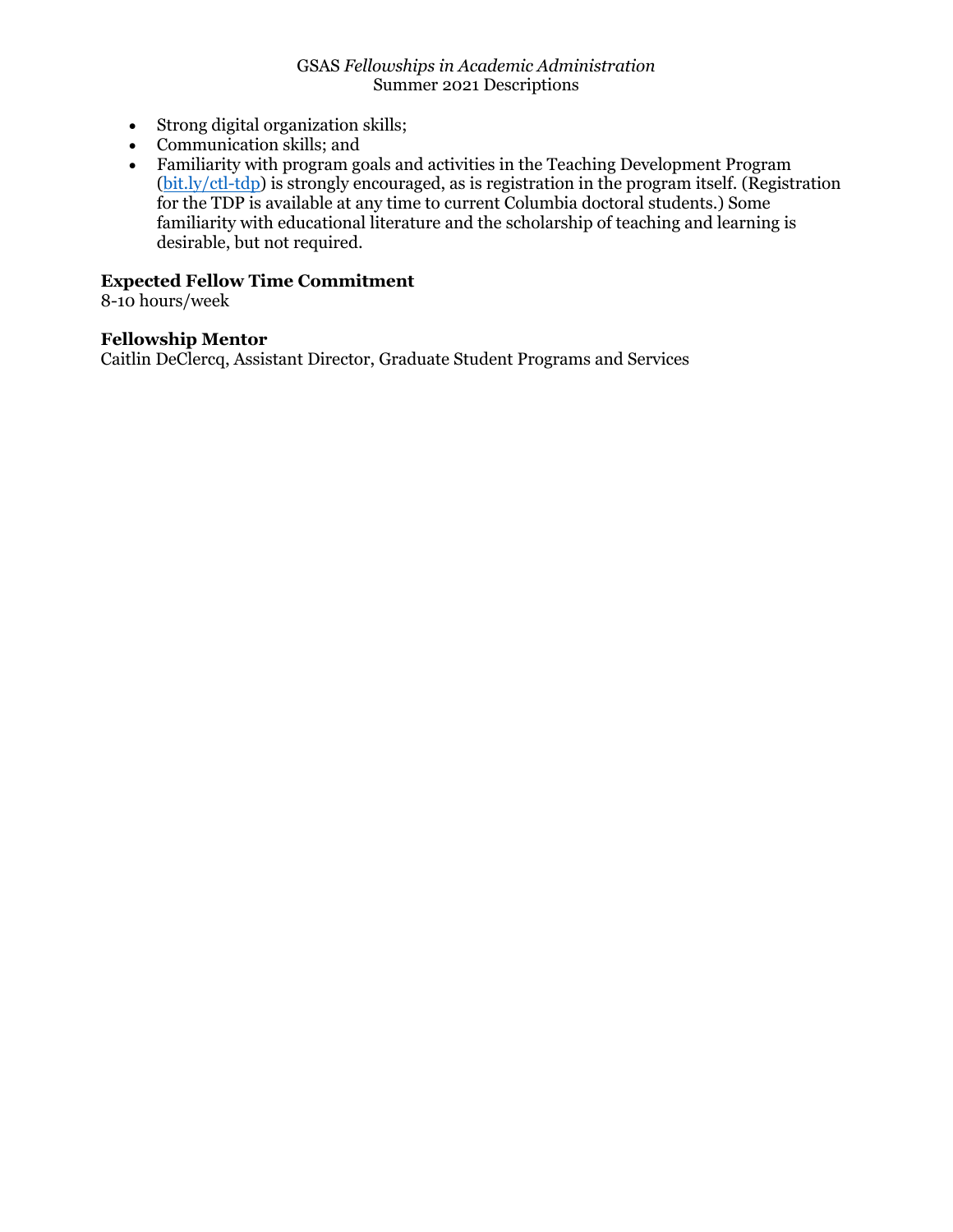### **Dean of Students Office, School of General Studies – Coordinator for Academic Advising**

The General Studies Dean of Students Office is the primary advising resource for undergraduate students at GS. Students are matched with a dedicated advisor from matriculation to graduation, and receive individually-tailored advising to support their particular academic interests and professional goals. Advisors provide guidance and clarity on University and GS policies and procedures, and counsel students on their course selections each term, approving all courses counted toward fulfilling core requirements.

In the role of Coordinator for Academic Advising, the Fellow will serve as a key facilitator for incoming student onboarding processes and help provide a seamless transition for new students between the Office of Admissions and Academic Advising. The Fellow will work closely with the Operations team to build systems and practices to communicate effectively with incoming students and advising deans about transfer credit exemptions and GS Core checklists. The Fellow will gain an understanding of GS school policies and procedures, the GS core curriculum as the foundation of a liberal arts education, and best practices for working with and advising undergraduate students.

## **Fellow Responsibilities & Learning Outcomes**

The Fellow's will:

- Develop a firm knowledge and understanding of GS liberal arts core requirements
- Consult and evaluate incoming student transcripts
- Complete transfer credit evaluations for GS Core requirements
- Work with Admissions to ascertain the number of transfer credits for incoming students and communicate this information to Operations and Advising Deans
- Process Summer Withdrawals for continuing students
- Coach students through aspects of the graduate school application process
- Assist with University Studies, a required course for all first-semester GS students, and lead breakout sessions with students and Peer Advisors

Through this position, the Fellow will become knowledgeable about the GS core and about requirements for completing the Columbia undergraduate degree and will become familiar with administrative processes and record keeping. They will acquire skills in reading and understanding transcripts and transfer credit and will evaluate transfer credit for exemption from GS Core Curriculum requirements. The Fellow will also gain an understanding of the administrative policies and systems for student withdrawals and work with the Registrar to process summer withdrawals. Finally, the fellow will grow their understanding of the undergraduate student experience as it touches various offices within the university.

## **Desired Qualifications**

- Teaching experience at the college level
- An understanding of the General Studies student body comprising returning and nontraditional students, international and transfer students, and low-income and first-infamily students seeking an Ivy League degree full- or part-time.

### **Expected Fellow Time Commitment**

8 hours/week

**Fellowship Mentor** Kristy Barbacane, Assistant Dean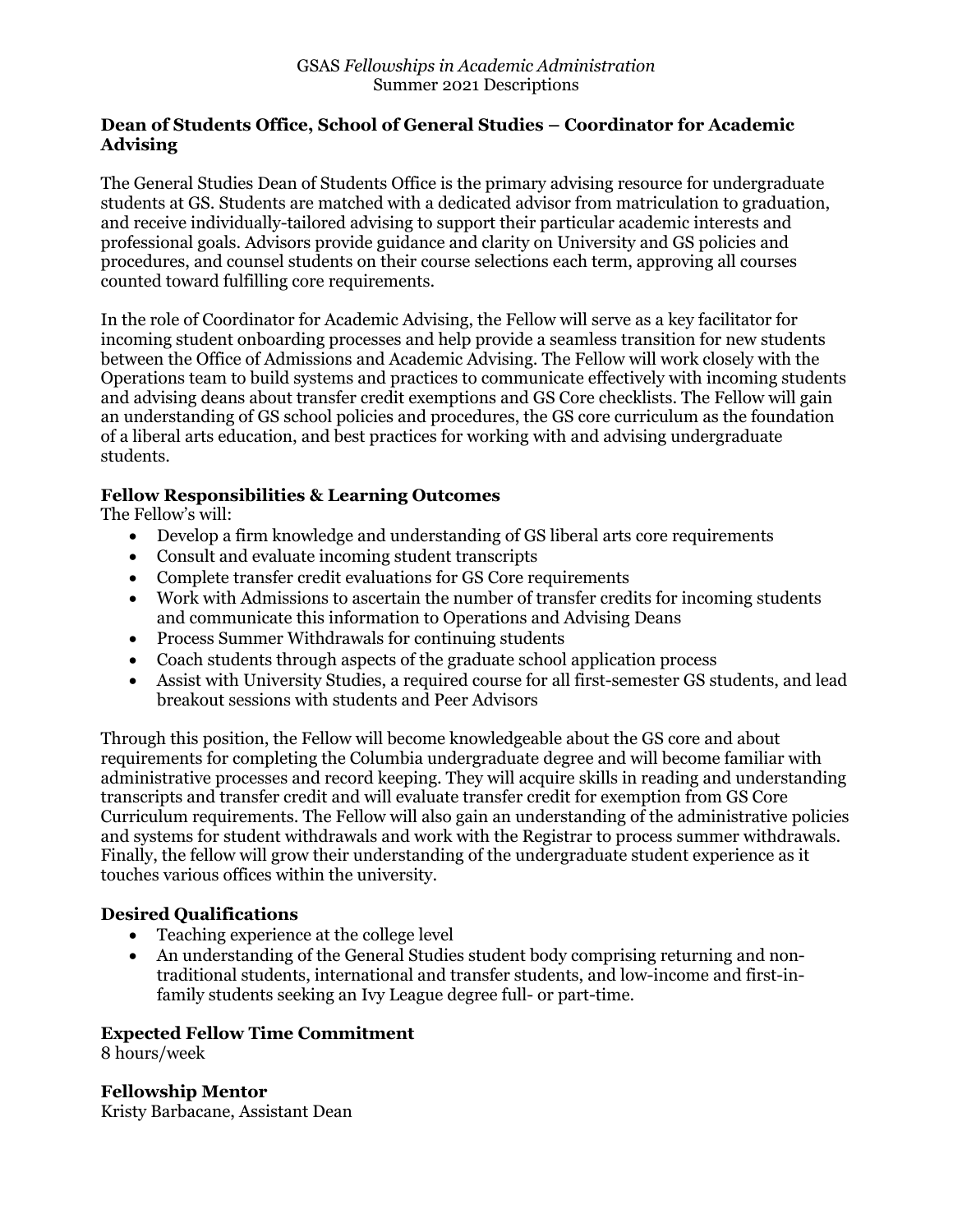## **Public Books – Publicity and Social Media Strategy**

*Public Books* is an internationally recognized online magazine dedicated to making scholarly research and ideas accessible to the educated public. Each weekday, we publish a 2000-word essay that uses an idea generated in the humanities, social sciences, and arts to reflect on recent books, music, television shows, films, or current events. We also publish interviews with scholars, university press editors, and artists. The majority of our contributors are academics at all career stages; the majority of our readers are people aged 25-34, both inside and outside the academy. We are committed to diversity and to gender parity in who we review and who does our reviewing, and our content reflects that commitment.

To reach readers, *Public Books* relies on social media, events, and a newsletter that we send to subscribers once a week. The Summer 2021 Fellow will assist in expanding *Public Books*'s audience and bringing our projects to a growing readership. The Fellow may also have the opportunity to work on our podcast, *Public Books 101*, and/or contribute to the editorial process.

## **Fellow Responsibilities & Learning Outcomes**

The Publicity and Social Media Strategy Fellow will:

- Write copy and identify compelling pull quotes to use when publicizing *Public Books* essays.
- Identify essays to promote from the archive that connect to current news and events, and identify appropriate audiences and institutions for article publicity.
- Work with the team on project-specific publicity and outreach.
- Investigate other communities of potential readers and devising methods for introducing them to *Public Books*.
- Attend weekly staff meetings.

Time permitting, and if the Fellow is interested, they may also:

- Work on planning and production for Season 4 of the *Public Books 101* podcast.
- Identify works for review, identify reviews, and commission an essay for *Public Books*. (This is not a required project, but many past fellows have valued the opportunity to gain editorial experience.)

One of the missions of *Public Books* is to communicate well-researched, academic ideas to a broader public. By working to devise and execute the *Public Books*'s outreach strategy, the Fellow will develop an understanding of how to communicate the importance of research to many different audiences.

By researching how, where, and to whom to publicize *Public Books* essays, the Fellow will develop a broader understanding of the academic landscape across many departments, disciplines, types of institution, and geographical regions.

At a magazine with a small staff, nearly everyone is involved with all aspects of the magazine. Should the Fellow be interested in learning about any of the specific stages of the publishing process (pitching, commissioning, editing, copyediting, fact-checking, uploading, publicity, and more), we would create opportunities for shadowing these tasks as well.

*(continued)*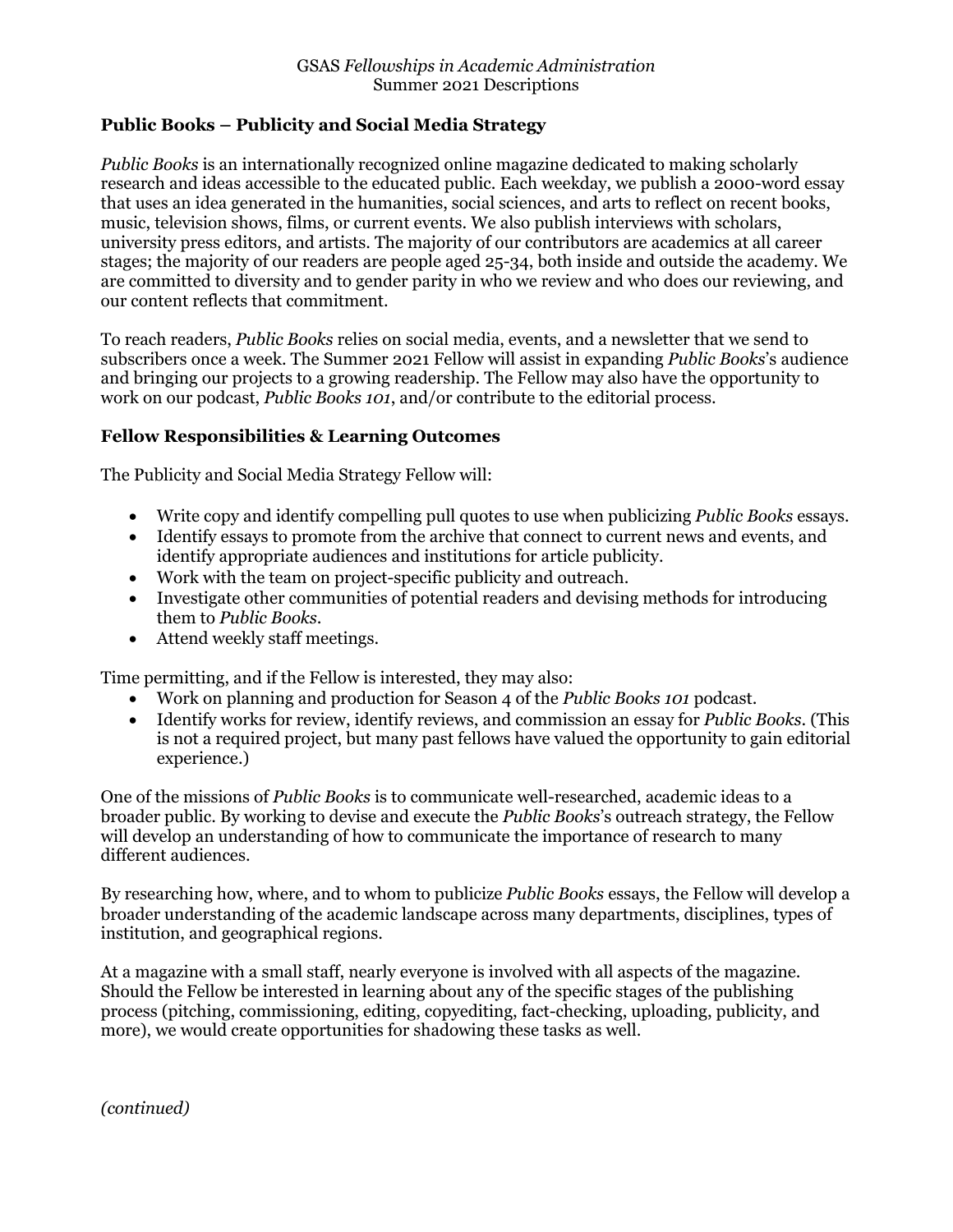## **Desired Qualifications**

- Excellent writing and communication skills;
- Good recordkeeping skills; and
- Combination of creativity and dogged patience

## **Expected Fellow Time Commitment**

5–10 hours/week, with some variability depending on weekly projects

#### **Fellowship Mentor**

Kelley McKinney, Publisher at *Public Books* and Associate Director of Communications and Special Projects at the Society of Fellows and Heyman Center for the Humanities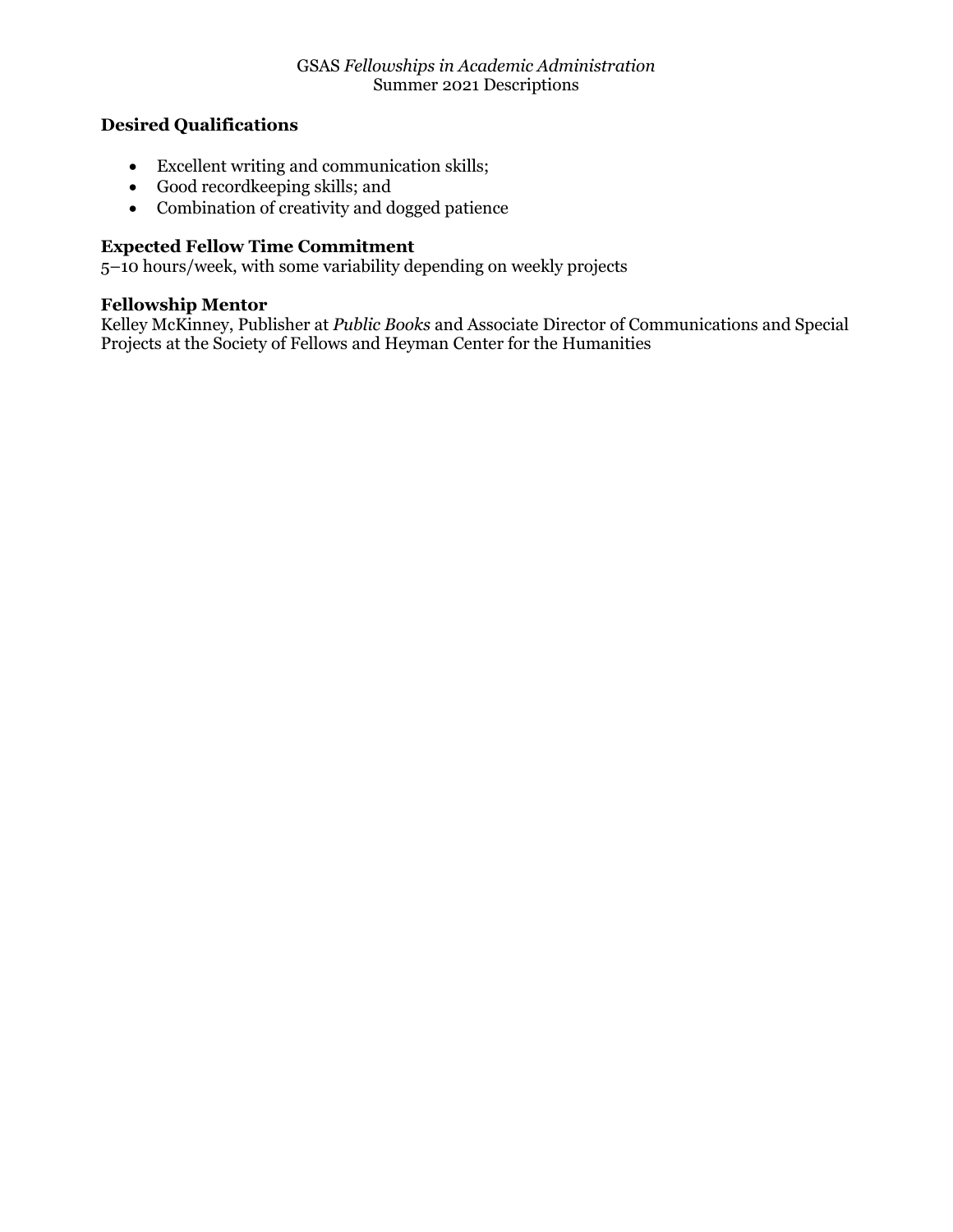#### **Undergraduate Research and Fellowships – Expanding and Developing Resources for Undergraduate Research**

Undergraduate Research and Fellowships (URF) is a recently formed division within the College's Office of Academic Affairs. URF seeks to support Columbia undergraduates and alumni in exploring and applying for internal, national and international fellowships. We also work with students who seek to engage in research opportunities. Our office oversees a number of funded opportunities and Scholars programs that support students who are interested in engaging in undergraduate research full-time over the summer.

Broadly conceived, the project to which the Fellow will be assigned is meant to expand the resources available to undergraduate students who are interested in applying to competitive fellowships, or who we believe would be excellent candidates for such fellowships. This project has multiple objectives: we hope it will allow the Fellow to work in an advisory capacity with students who are interested in fellowships and research opportunities, often for students who themselves are considering graduate school. In addition, we hope this project will allow the Fellow to contribute to the development of a summer program for first generation, low-income students to support them as they explore postgraduate fellowships.

## **Fellow Responsibilities & Learning Outcomes**

Specific responsibilities include:

- Weekly advising for students (feedback on writing, advise on supporting materials);
- Fellowship application management and involvement in the selection for two small summer opportunities, the Rose Fellows Program and the Center for the Study of Congress and the Presidency Program.
- Program development and workshop lead for First-Generation Low-Income (FGLI) series (in collaboration with URF)
- Development of materials to help students seeking support in developing application materials such as a research and/or personal statement.

These projects will allow the Fellow to gain exposure to the expanding area of undergraduate research, and the fellowships that are available to support such endeavors. The Fellow will gain skills and experience advising students and understanding the challenges around supporting young researchers. On the administrative side, the Fellow will be able to participate in an application and selection process, from managing applications (which will include an introduction to the TerraDotta/StudioAbroad platform) to selecting fellows and building out the program. Finally, the Fellow will gain presentation and pedagogical skills through the development of workshop materials. The goal is to allow the Fellow to gain knowledge about the ways in which university structures can support an exciting and important area of students' intellectual development.

## **Desired Qualifications**

- Good writing/communication skills;
- Ability to commit to a regular schedule;
- Experience advising or teaching students;
- Commitment to increasing awareness of and access to research and fellowship opportunities for first-generation, low-income students;
- Self-starter; and
- Great attitude and genuine interest in advising, research, and fellowships for undergraduates.